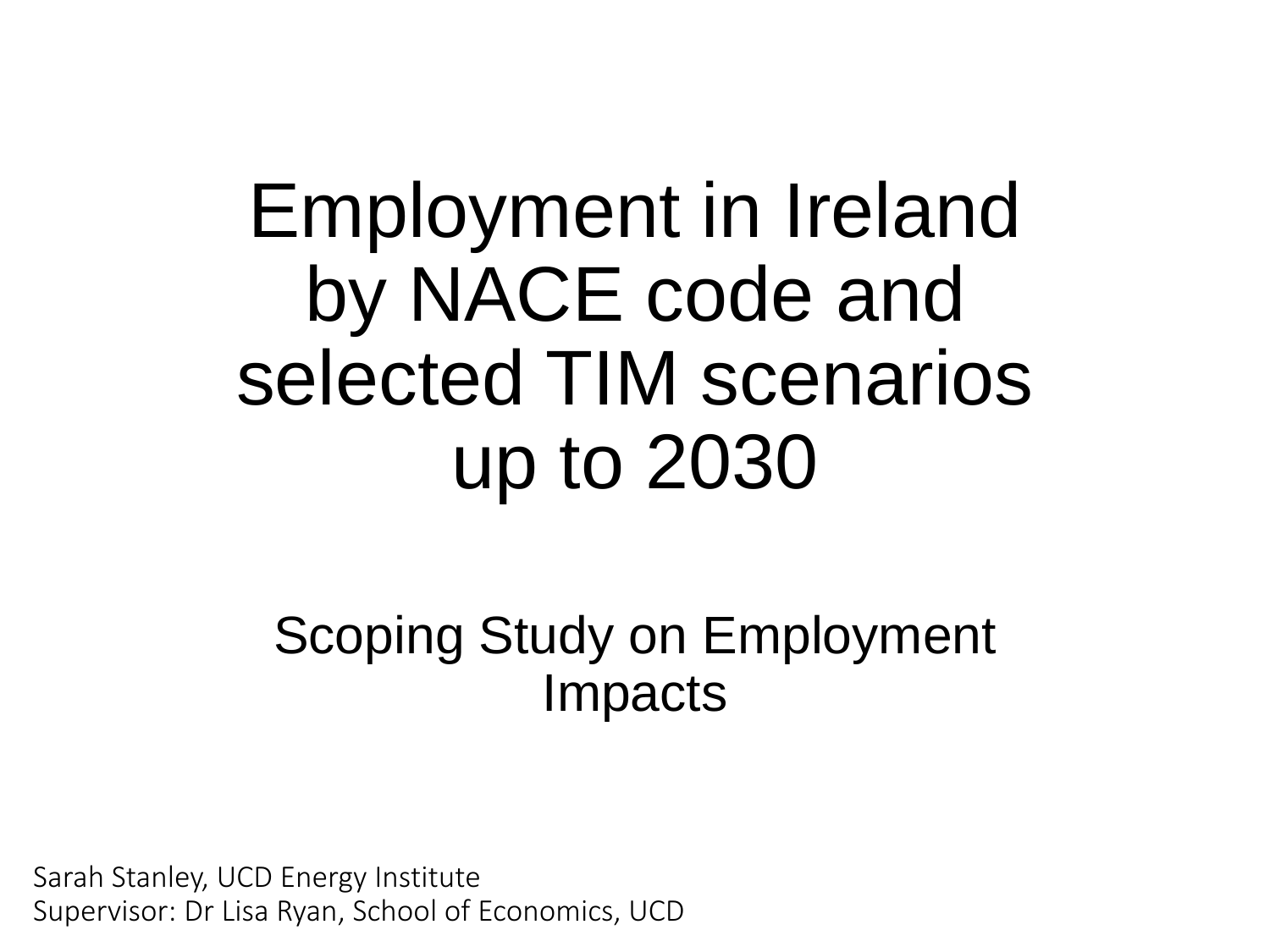### Introduction

- Climate Action Low Carbon Development Bill 2021
- Small scale study:
- Four TIM pathways to 2030 considered
- Where investment will flow
- Existing employment in relevant sectors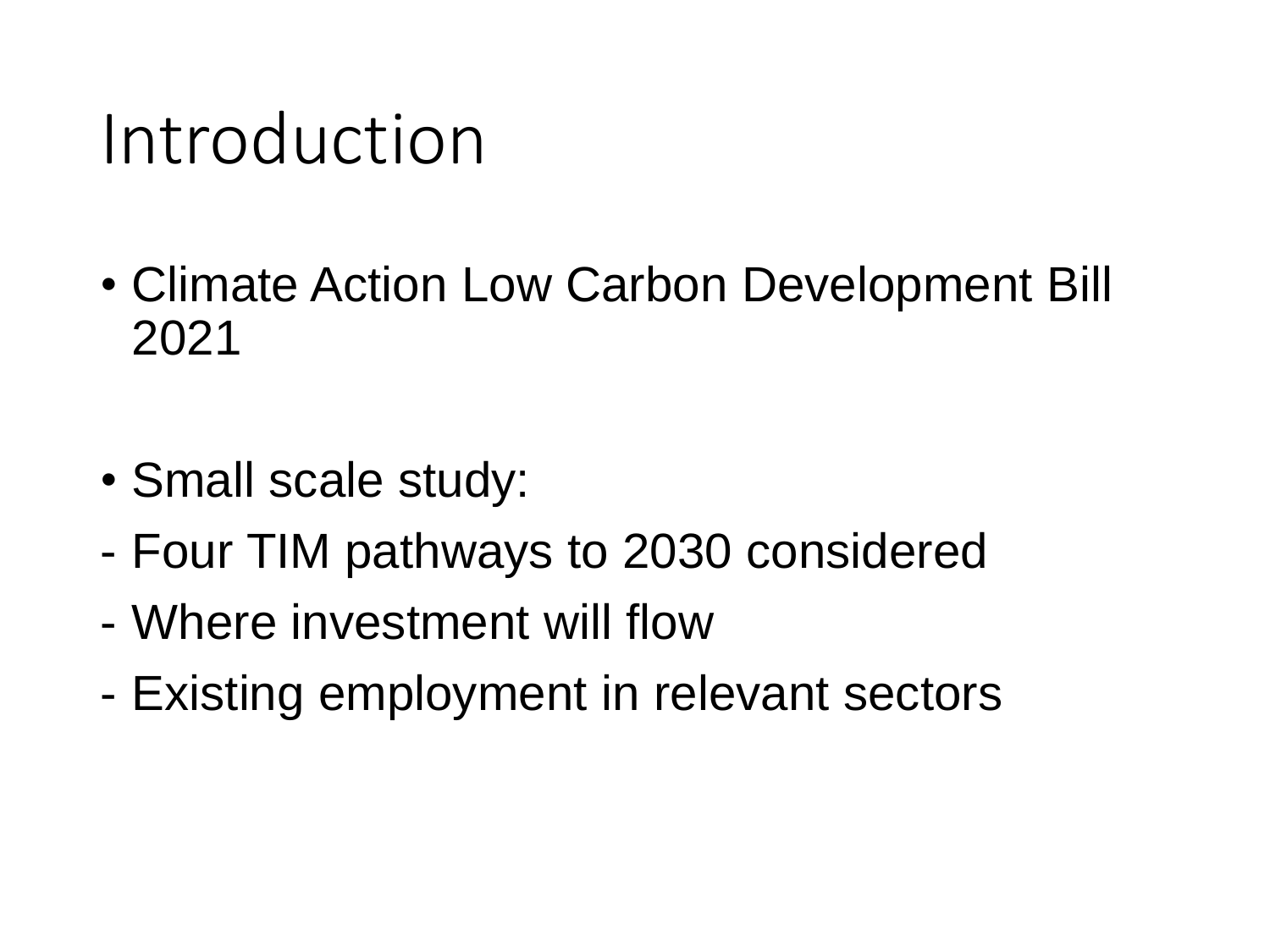### Employment Ireland, NACE section (A-U)



*Source: Eurostat*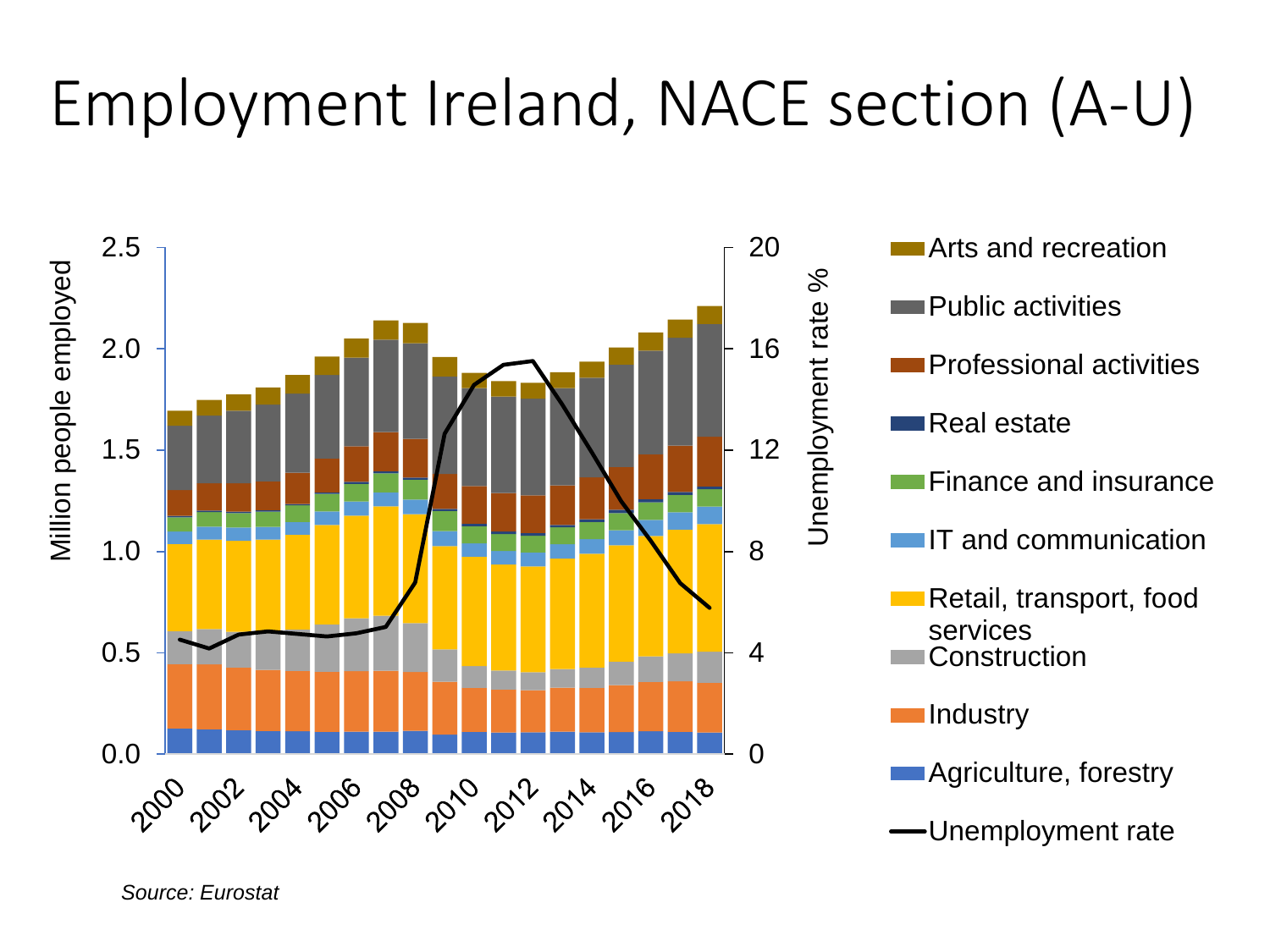#### CO2 mitigation scenarios, 2018-2030



*Source: TIMES-Ireland, Energy Policy and Modelling Group*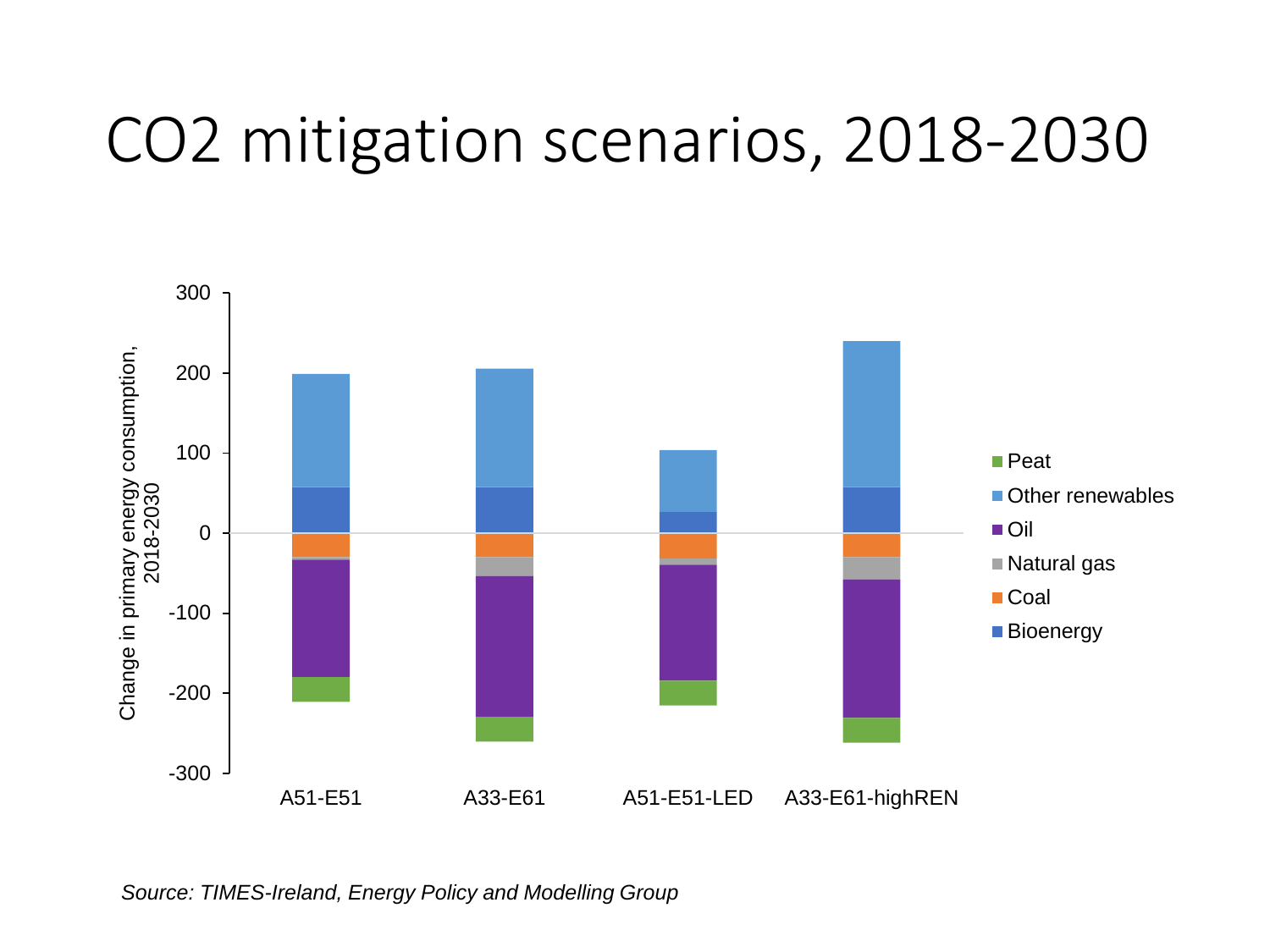#### Capital investment, power sector



*Source: TIMES-Ireland, Energy Policy and Modelling Group SEAI 2015*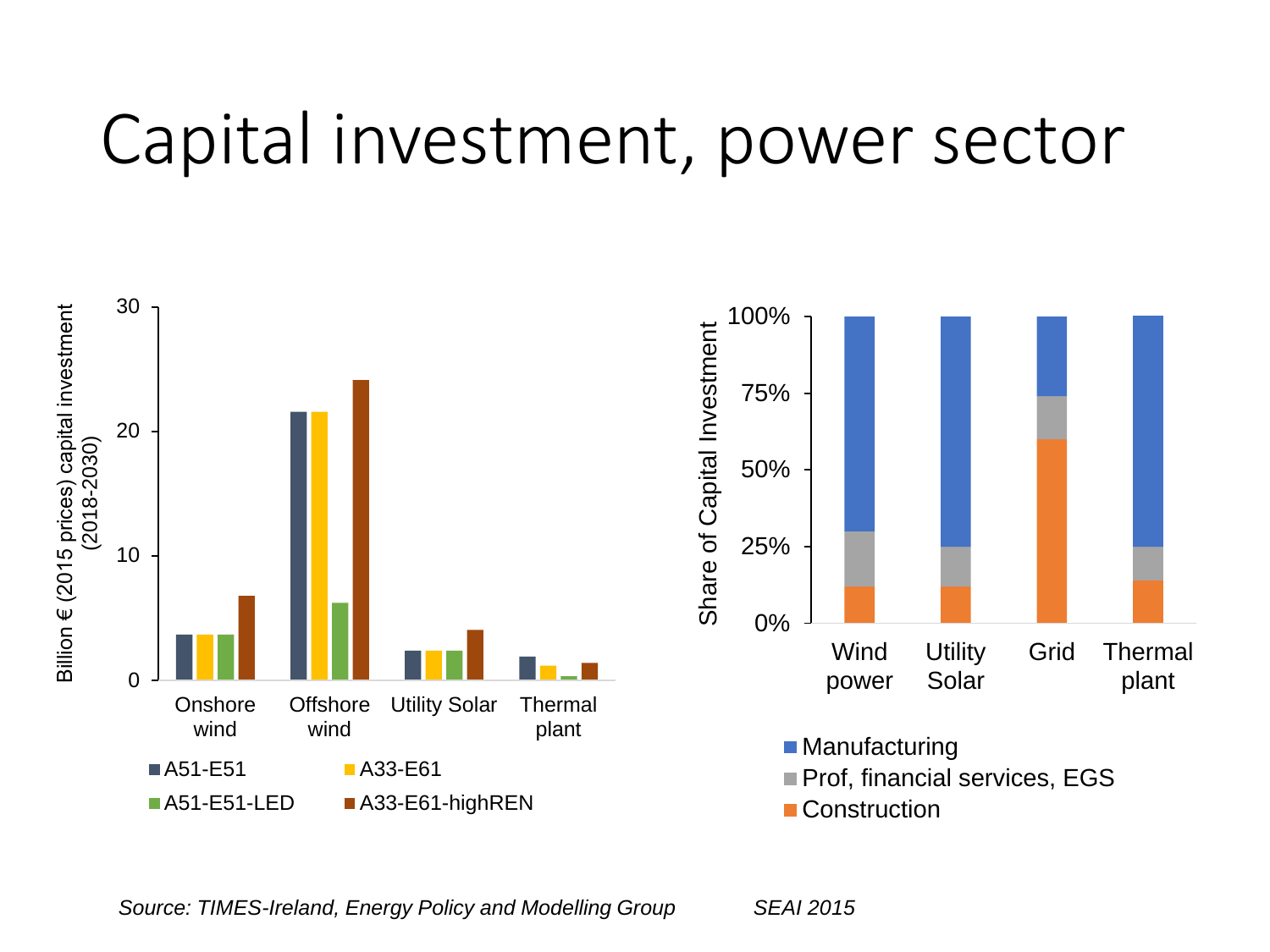#### Retrofits



*Source: TIMES-Ireland, Energy Policy and Modelling Group SEAI 2015*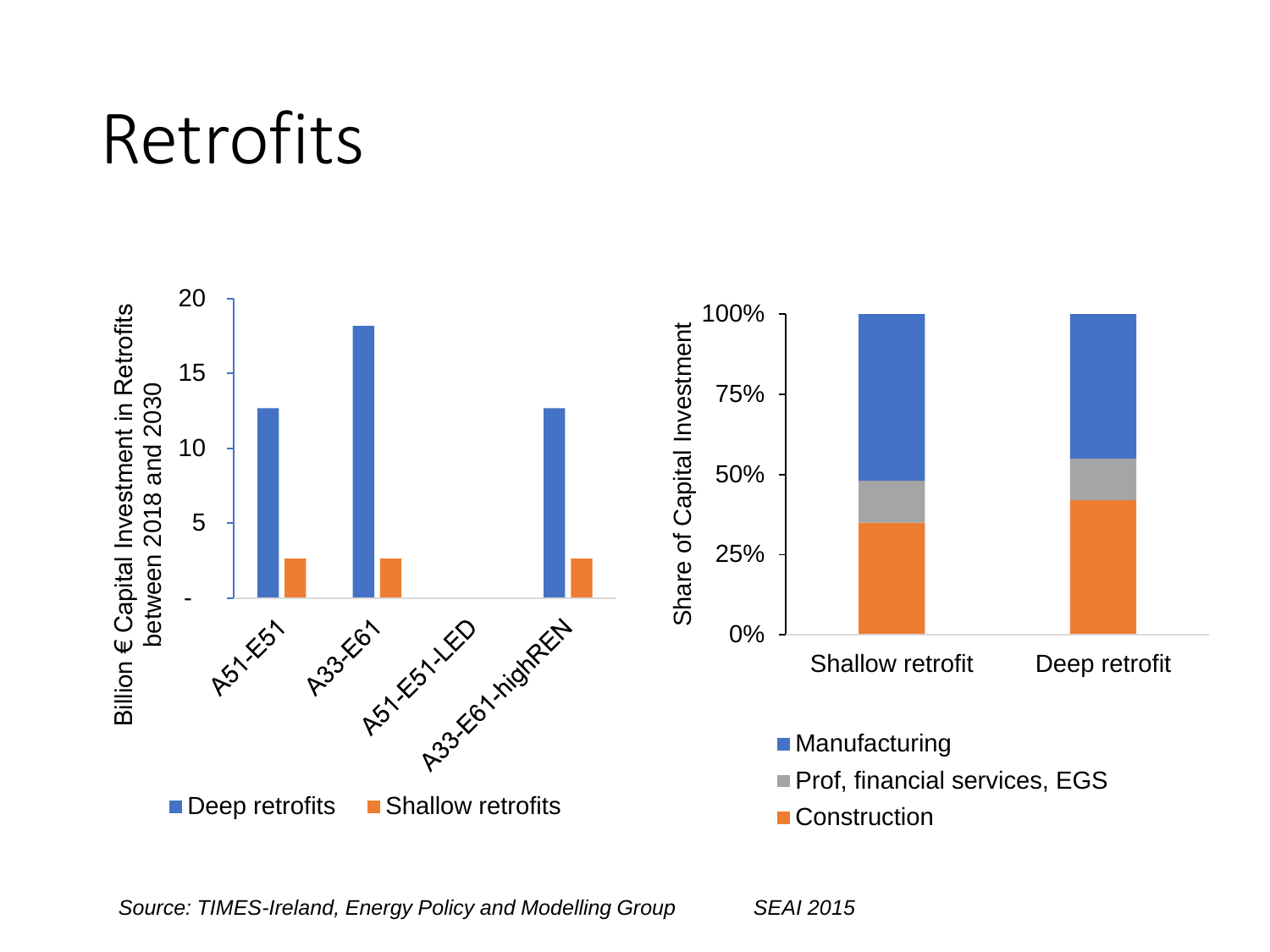#### **Transport**



*Source: TIMES-Ireland, Energy Policy and Modelling Group*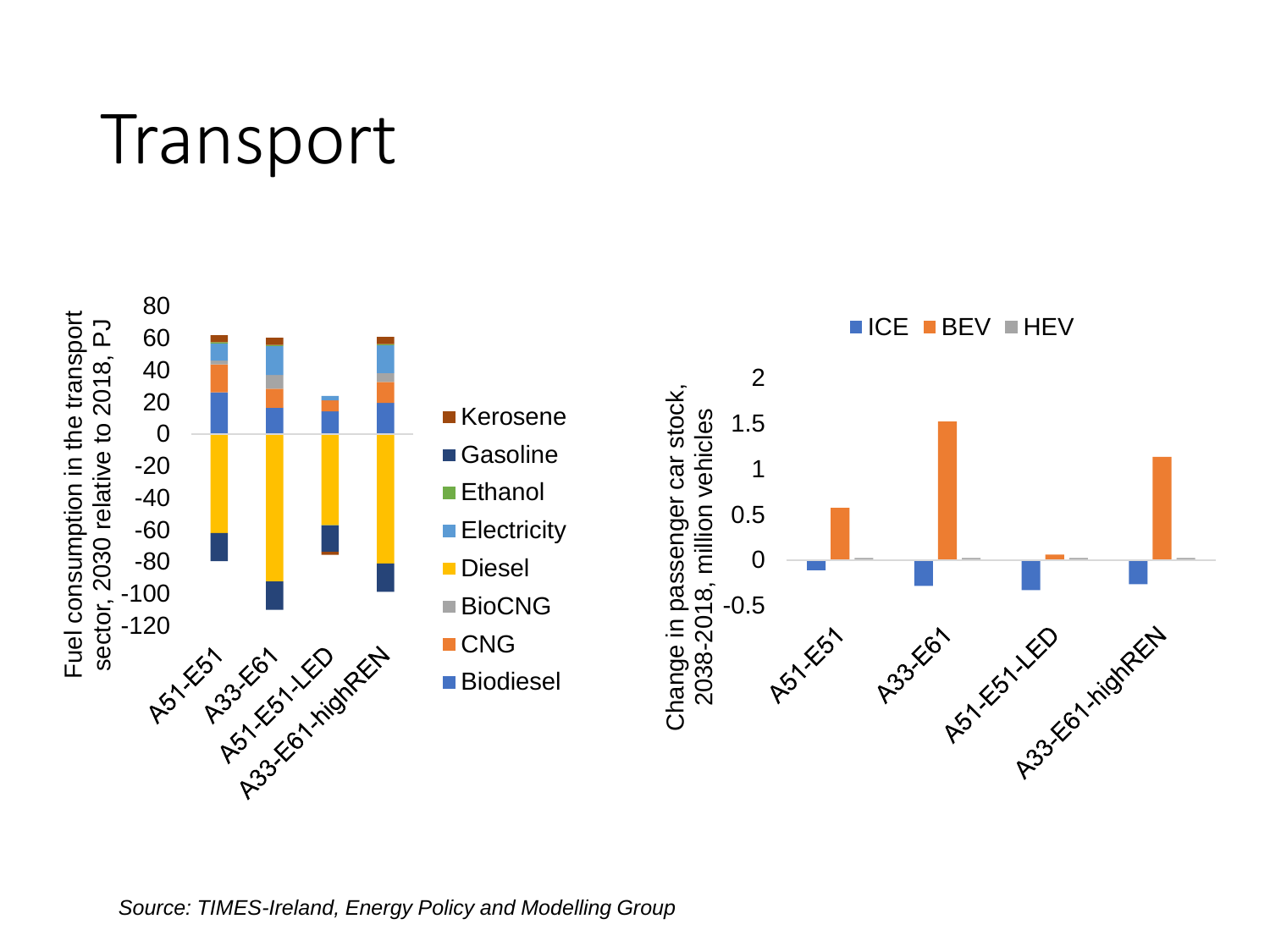# Employment in relevant sectors 2019

|   | <b>NACE Section</b>                   | NACE Division (two-digit code), CSO's LFS 2019 Q4                                                 | 000 employed, |
|---|---------------------------------------|---------------------------------------------------------------------------------------------------|---------------|
|   |                                       | NACE Group or Class (three or four-digit code) if available, CSO's BDS 2018                       | (%)           |
| А | Agriculture, forestry                 | Crop and animal production (01)                                                                   | 101.1 (4.3%)  |
|   |                                       | Forestry and logging (02)                                                                         | n/a           |
| С | Manufacturing                         | Manufacture of fabricated metal products (25)                                                     | 15.6 (1%)     |
|   |                                       | Manufacture of electrical equipment (27)                                                          | n/a           |
|   |                                       | Manufacturing of machinery, equipment n.e.c. (28)                                                 | 9.8(0.4%)     |
|   |                                       | Repair and installation of machinery and equipment (33)                                           | 7.1(0.3%)     |
| D | Electricity, gas, steam               | Electricity, gas, steam and air conditioning supply (35)                                          | 12.8 (0.5%)   |
| E | Water, sewerage, waste                | Waste collection, treatment and disposal activities; materials recovery (38)                      | 7(0.3%)       |
| F | Construction                          | Civil engineering (42)                                                                            | 16.4 (0.7%)   |
|   |                                       | Specialised construction activities (43)                                                          | 78.1 (3.3%)   |
| G | Wholesale and retail trade            | Wholesale and retail trade and repair of motor vehicles and motorcycles (45)                      | 37.4 (1.6%)   |
|   |                                       | Retail trade (47)                                                                                 | 215.6 (9.1%)  |
|   |                                       | Of which: Retail sale of automotive fuels (47.3)                                                  | 15.5          |
| н | Transport and storage                 | Land transport and transport via pipelines (49)                                                   | 53.2 (2.3%)   |
|   |                                       | Warehousing, transport support activities (52)                                                    | 29.6 (1.3%)   |
| K | Financial and insurance<br>activities | Financial service activities, except insurance and pension funding (64)                           | 68 (2.9%)     |
| M | <b>Professional services</b>          | Legal and accounting activities (69)                                                              | 54.9 (2.3%)   |
|   |                                       | Architectural and engineering activities; technical testing and analysis (71)                     | 34 (1.4%)     |
|   |                                       | Of which: Engineering activities and related technical consultancy (71.12)                        | 19.7          |
|   |                                       | Scientific research and development (72)                                                          | 6.9(0.3%)     |
|   |                                       | Of which: Other research and experimental development on natural sciences and engineering (72.19) | 3.1           |
| N | Admin and support services            | Office administrative, office support and other business support activities (82)                  | 18.1 (0.8%)   |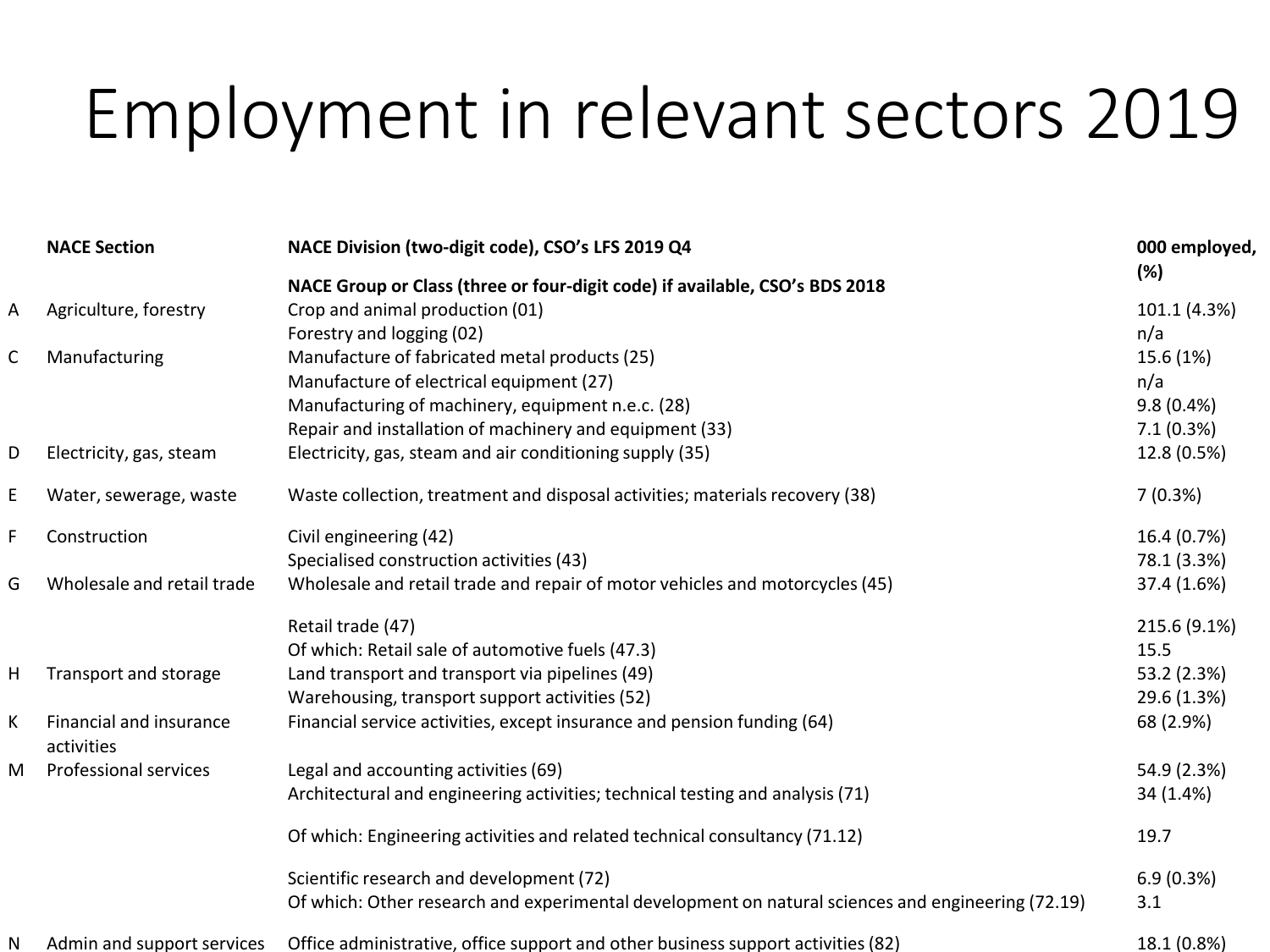### Electricity, gas, steam (D)

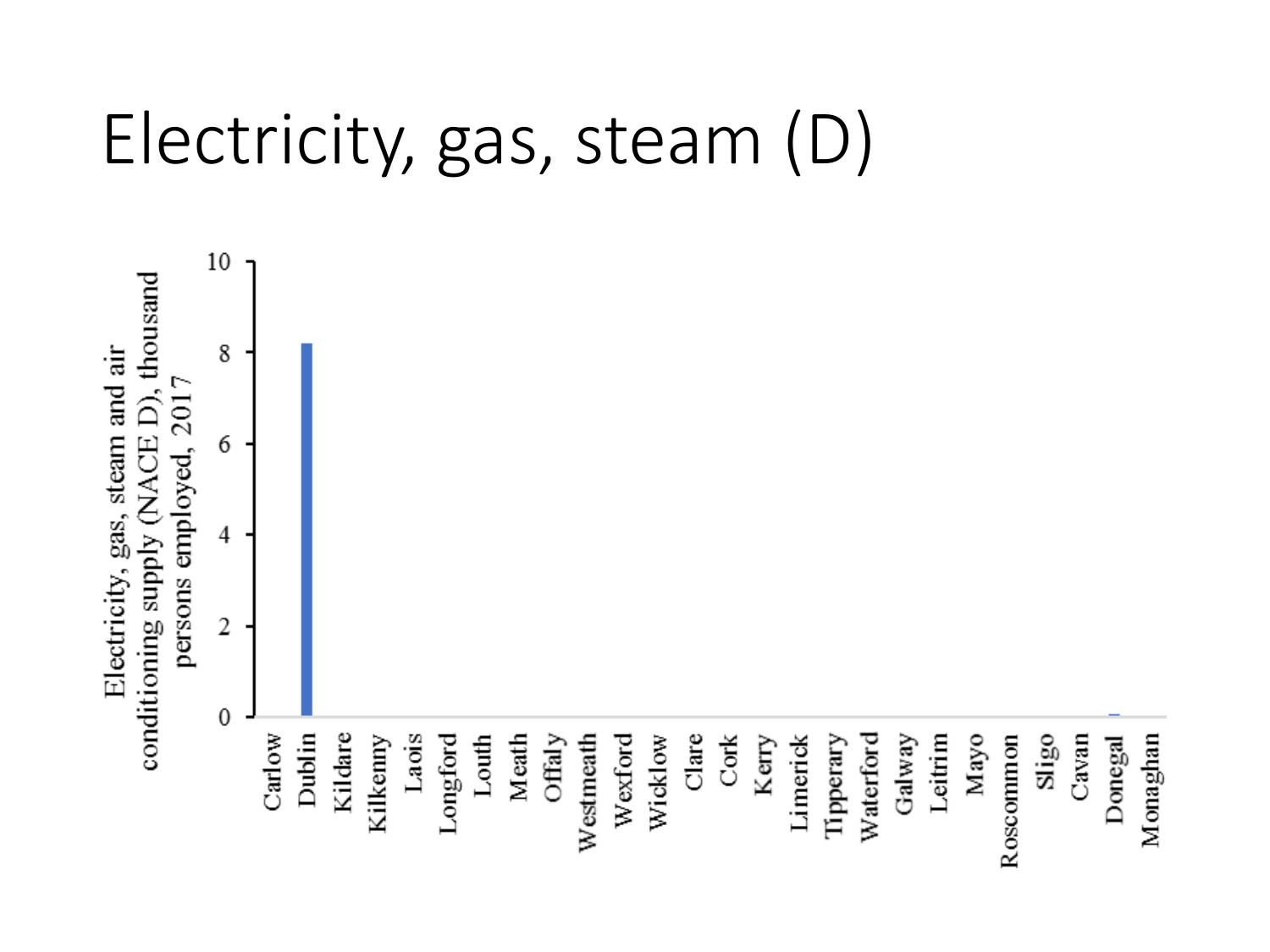# Manufacture of machinery and equipment n.e.c. (28)

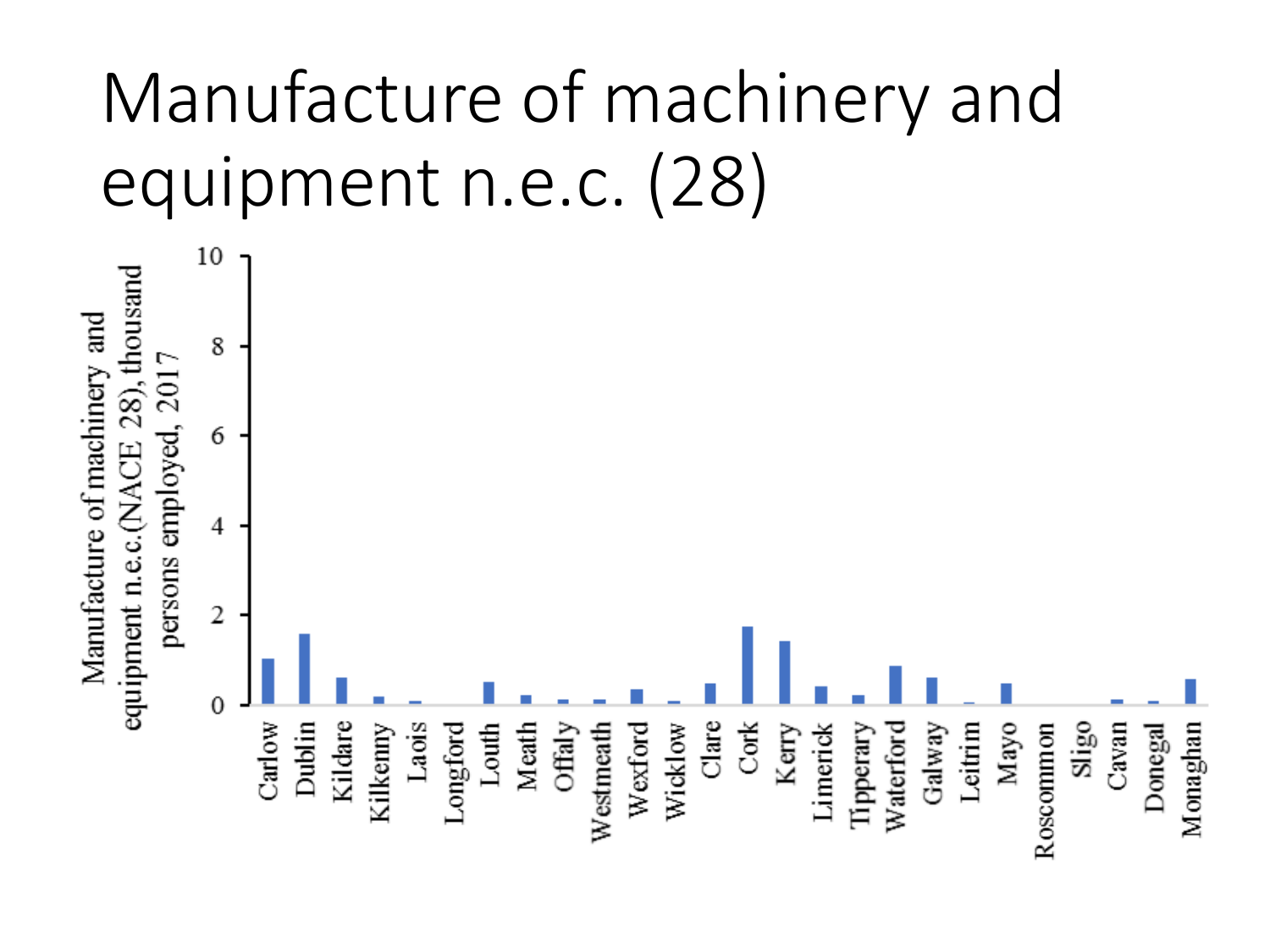# Repair and installation of machinery and equipment (33)

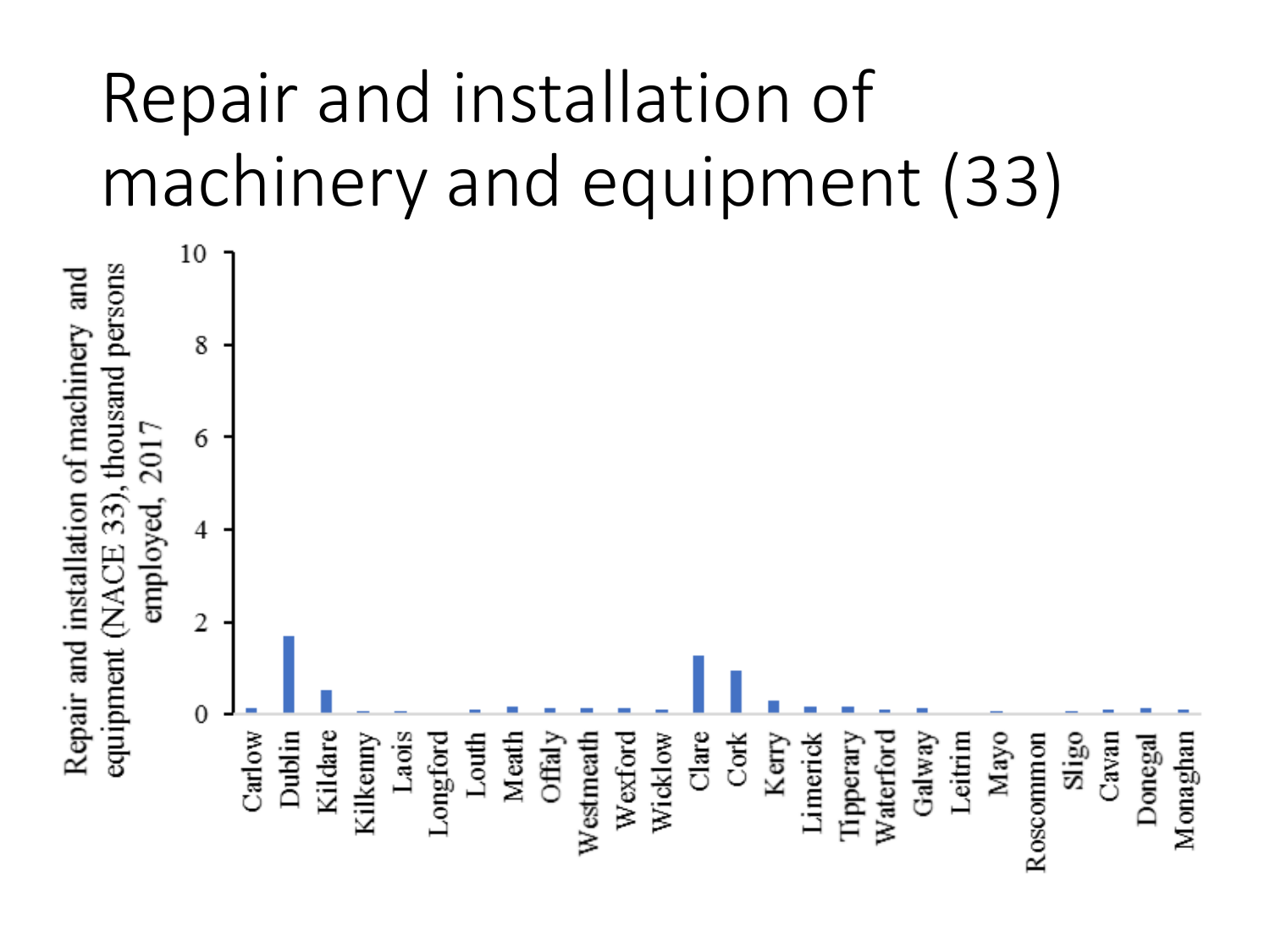### Construction (F)

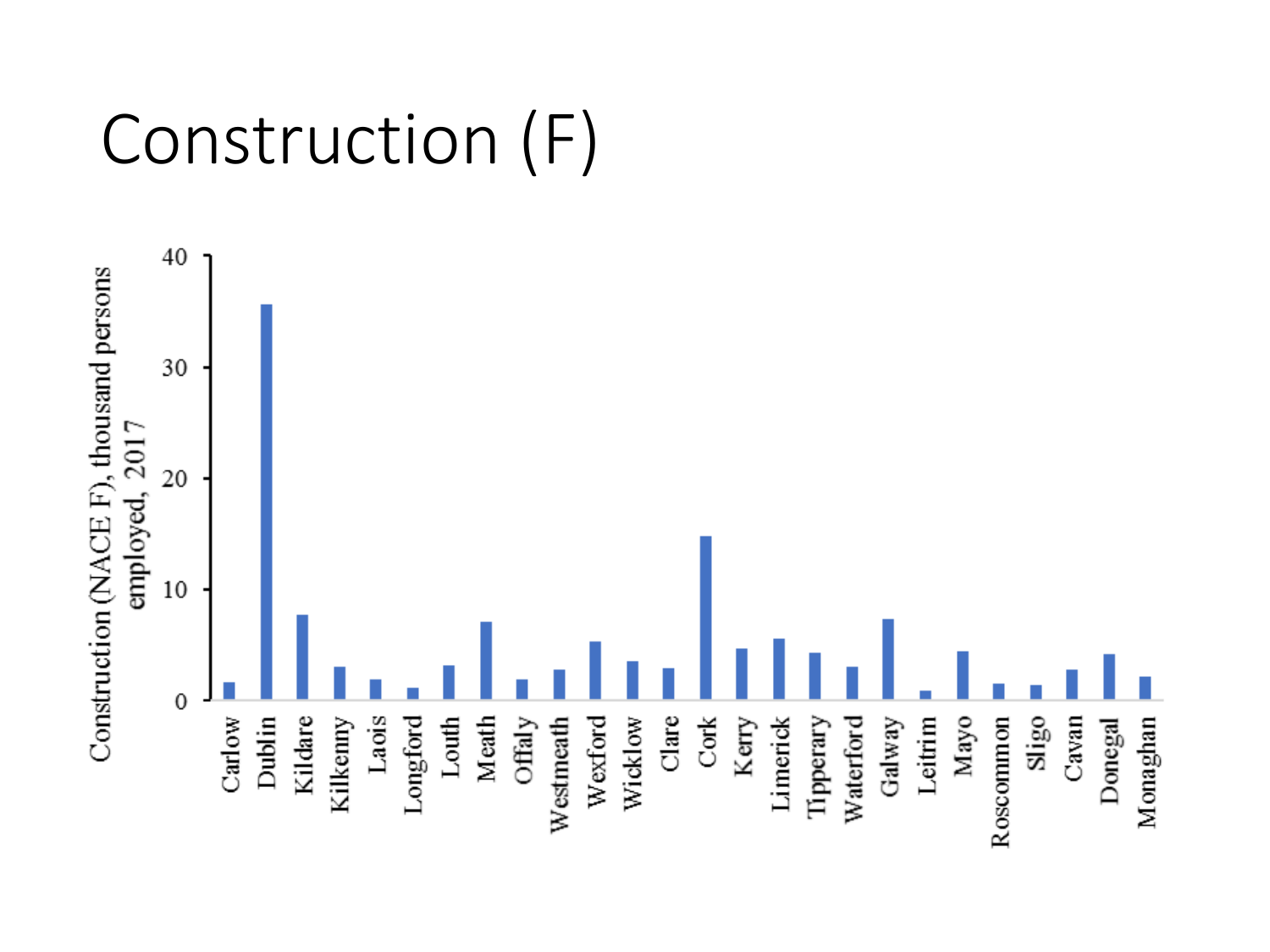# Engineering and related technical consultancy (71.12)

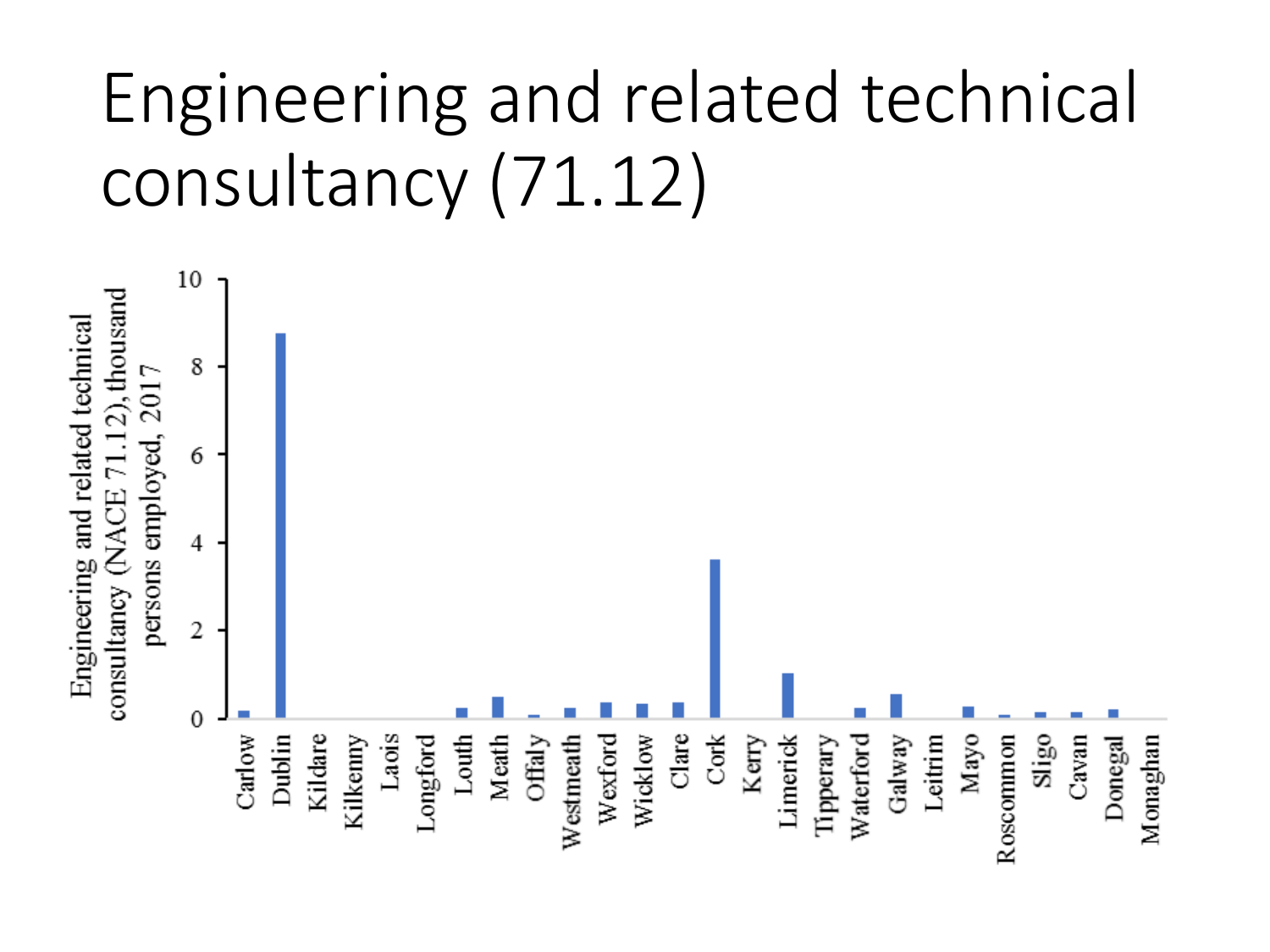# Water supply, sewerage and waste management (E)

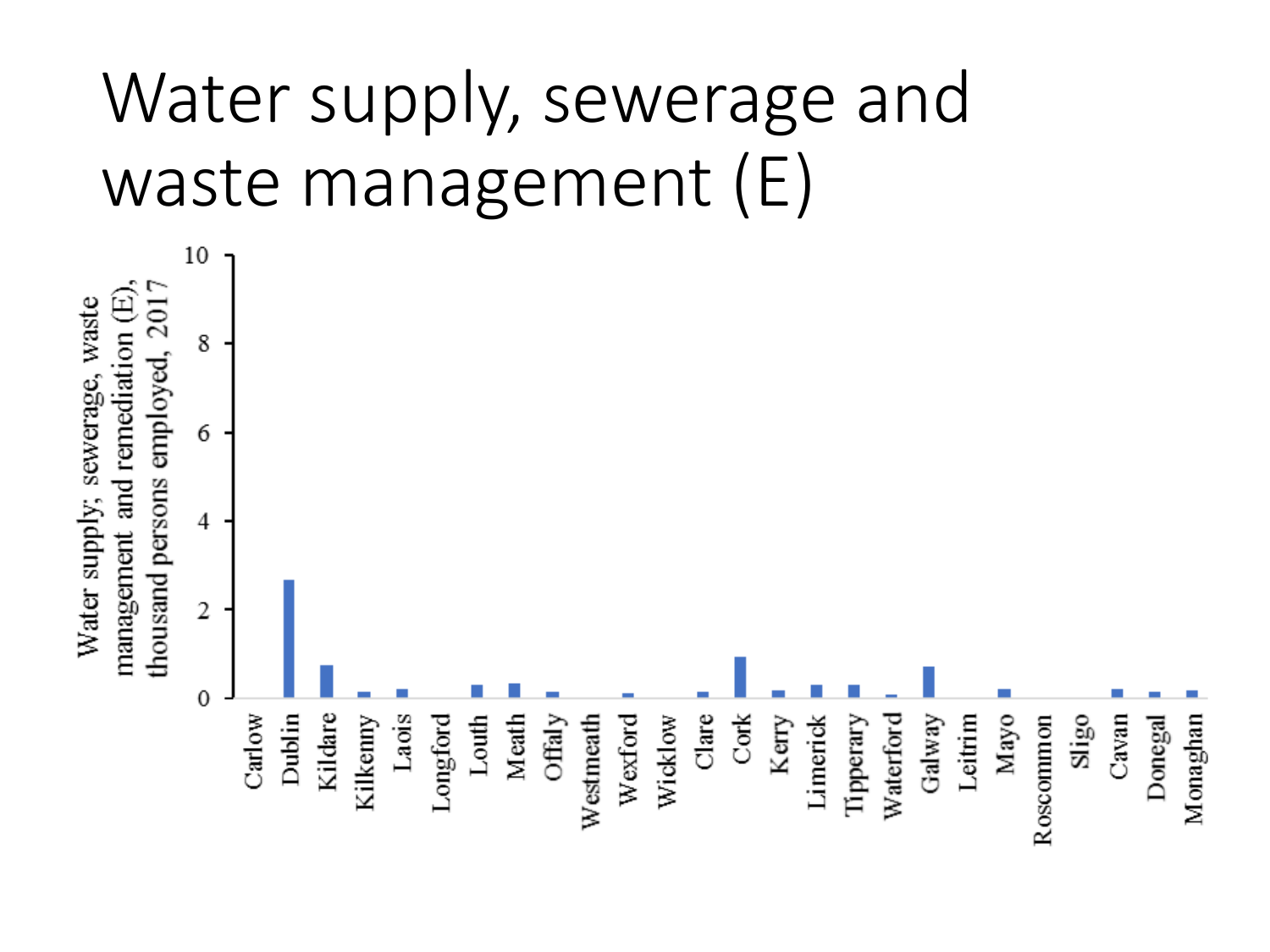# Retail sale of automotive fuel (4.37)

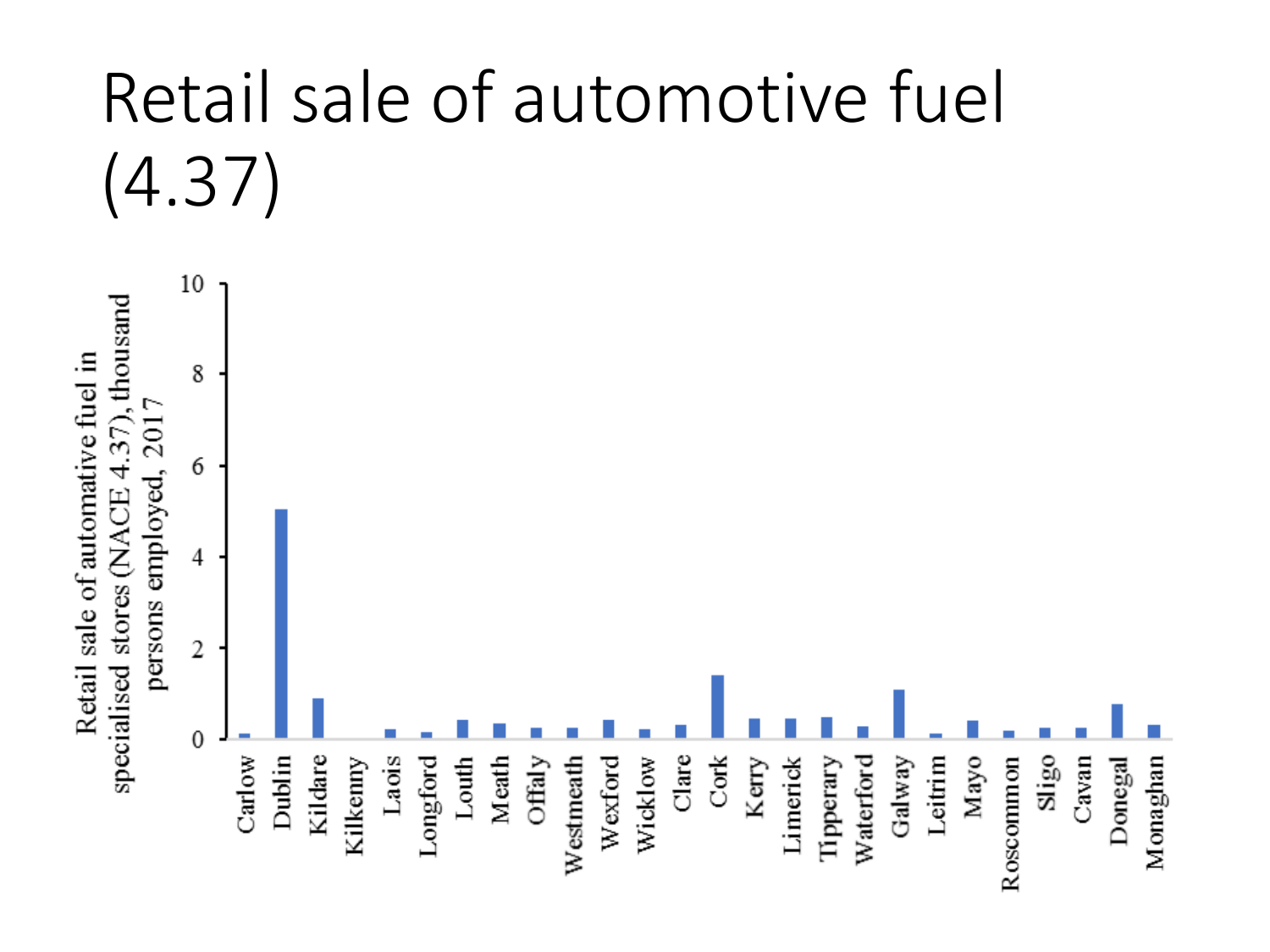# Warehousing and support activities for transportation (52)